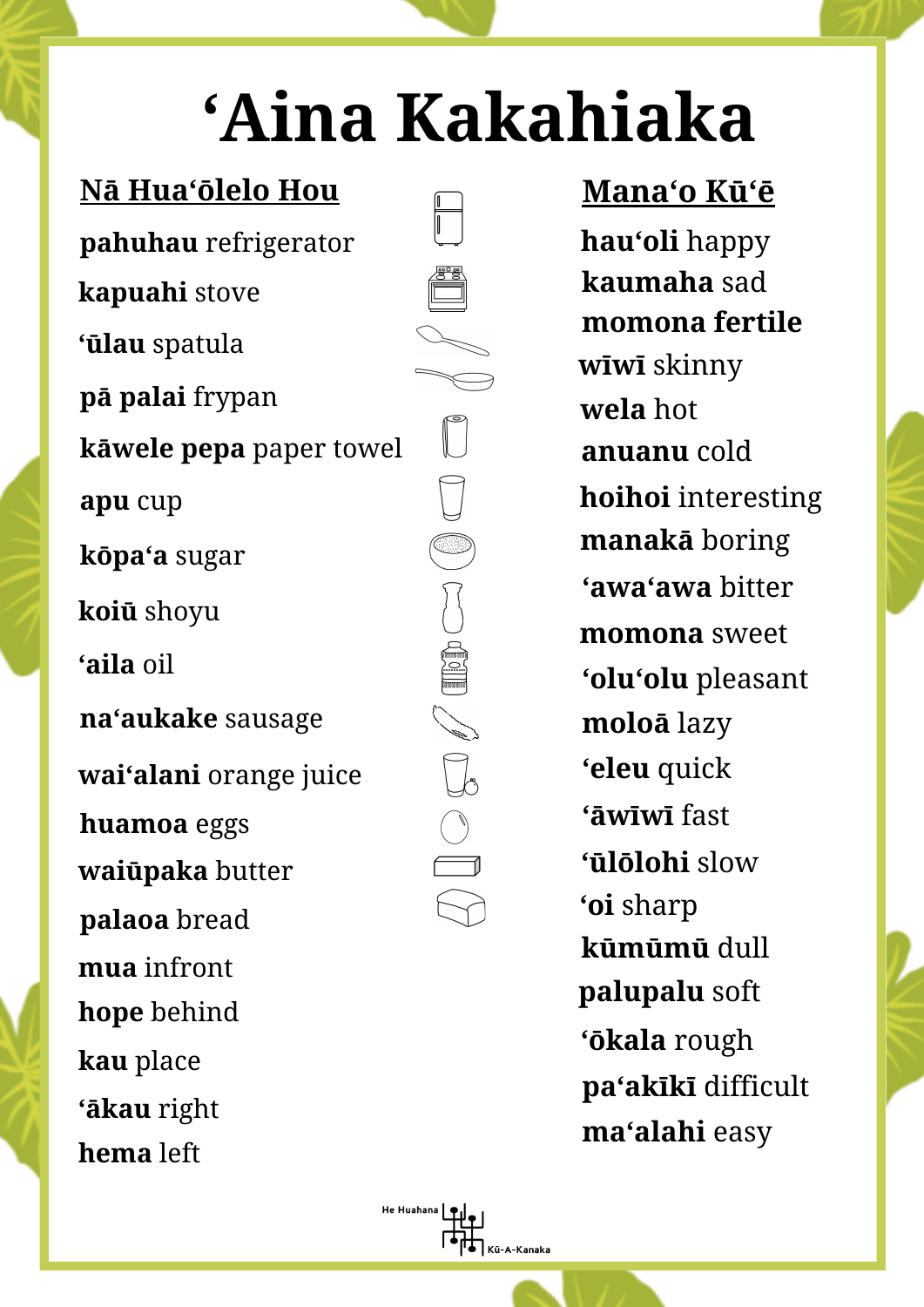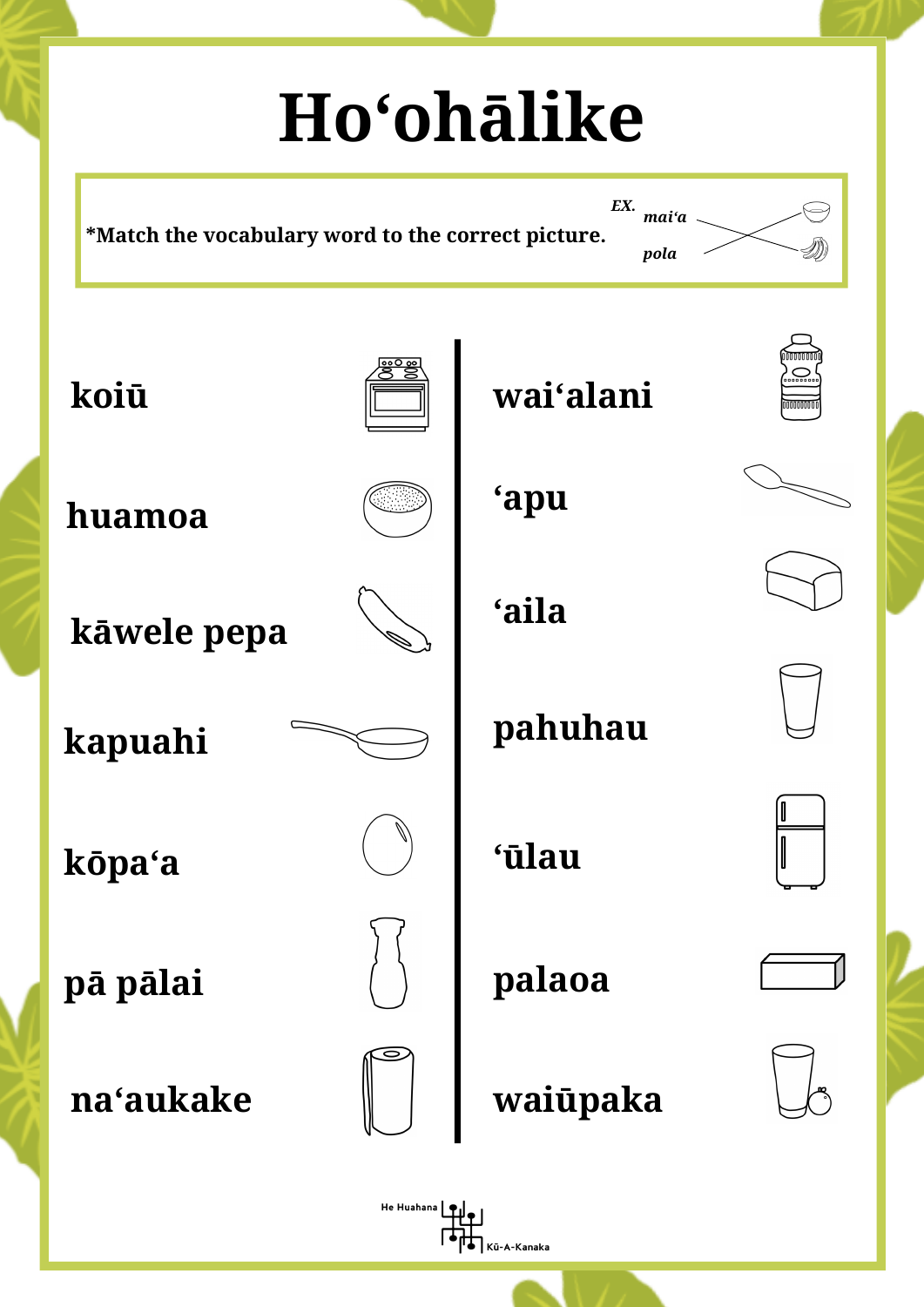| <b>Ho'opiha</b>                                                                                                   |            |                            |  |  |  |  |
|-------------------------------------------------------------------------------------------------------------------|------------|----------------------------|--|--|--|--|
| *Fill in the blanks. Add the appropriate<br>vocabulary word for each sentence.<br>Look at the pictures for clues. |            | EX. Uliuli ka <u>puna.</u> |  |  |  |  |
| 'Ula'ula ka ka ka ka ka ka ka kasa                                                                                |            |                            |  |  |  |  |
|                                                                                                                   |            |                            |  |  |  |  |
| Poni nā ______                                                                                                    |            |                            |  |  |  |  |
| Uliuli ka_                                                                                                        |            |                            |  |  |  |  |
| 'Ele'ele ka                                                                                                       |            |                            |  |  |  |  |
|                                                                                                                   |            |                            |  |  |  |  |
|                                                                                                                   |            |                            |  |  |  |  |
|                                                                                                                   |            |                            |  |  |  |  |
| 'Āhinahina ke ___________________________                                                                         |            |                            |  |  |  |  |
| 'Ōma'oma'o ka _______________________.                                                                            |            |                            |  |  |  |  |
| Māku'e ka _______________________________.                                                                        |            |                            |  |  |  |  |
|                                                                                                                   | He Huahana |                            |  |  |  |  |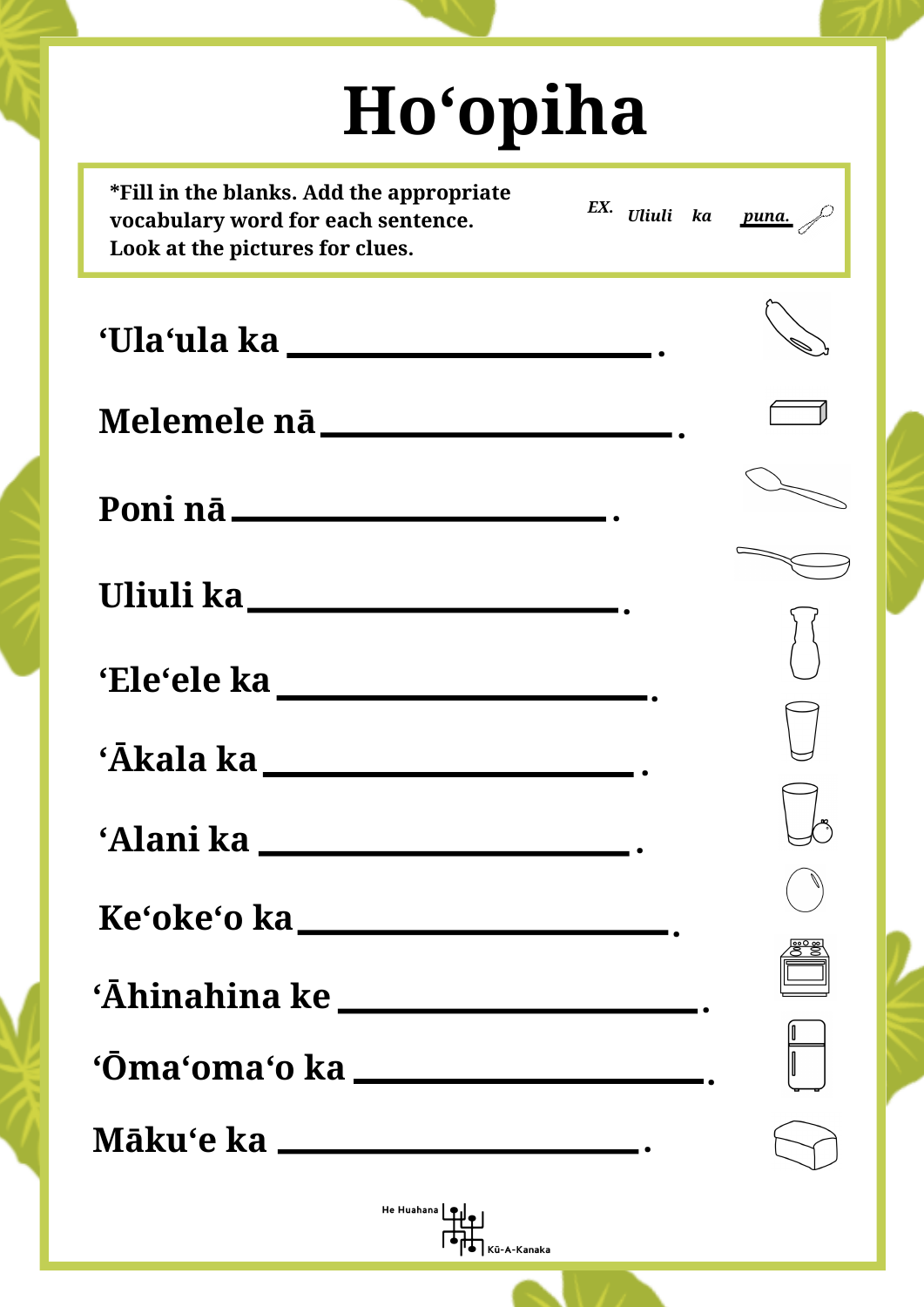## **Hoʻopiha**

**\*Fill in the blanks. Add an action word of your choice, as well as ke or ka before the word.**

*puna. EX. E holoi i ka*

|          | E $\frac{1}{\sqrt{1-\frac{1}{\sqrt{1-\frac{1}{\sqrt{1-\frac{1}{\sqrt{1-\frac{1}{\sqrt{1-\frac{1}{\sqrt{1-\frac{1}{\sqrt{1-\frac{1}{\sqrt{1-\frac{1}{\sqrt{1-\frac{1}{\sqrt{1-\frac{1}{\sqrt{1-\frac{1}{\sqrt{1-\frac{1}{\sqrt{1-\frac{1}{\sqrt{1-\frac{1}{\sqrt{1-\frac{1}{\sqrt{1-\frac{1}{\sqrt{1-\frac{1}{\sqrt{1-\frac{1}{\sqrt{1-\frac{1}{\sqrt{1-\frac{1}{\sqrt{1-\frac{1}{\sqrt{1-\frac{1}{\sqrt{1-\frac{1}{\sqrt{1-\frac$ |            |                        |         |                               |
|----------|-----------------------------------------------------------------------------------------------------------------------------------------------------------------------------------------------------------------------------------------------------------------------------------------------------------------------------------------------------------------------------------------------------------------------------------|------------|------------------------|---------|-------------------------------|
|          |                                                                                                                                                                                                                                                                                                                                                                                                                                   |            |                        |         |                               |
|          |                                                                                                                                                                                                                                                                                                                                                                                                                                   |            |                        |         |                               |
|          |                                                                                                                                                                                                                                                                                                                                                                                                                                   |            |                        |         | 10000000<br>) ( )<br>00000000 |
|          |                                                                                                                                                                                                                                                                                                                                                                                                                                   |            |                        |         |                               |
|          |                                                                                                                                                                                                                                                                                                                                                                                                                                   |            |                        |         |                               |
| $\bf{E}$ |                                                                                                                                                                                                                                                                                                                                                                                                                                   |            | <i>i</i> ______ 'ūlau. |         |                               |
| E        |                                                                                                                                                                                                                                                                                                                                                                                                                                   |            |                        | ipuhao. |                               |
|          |                                                                                                                                                                                                                                                                                                                                                                                                                                   | He Huahana | Kū-A-Kanaka            |         |                               |